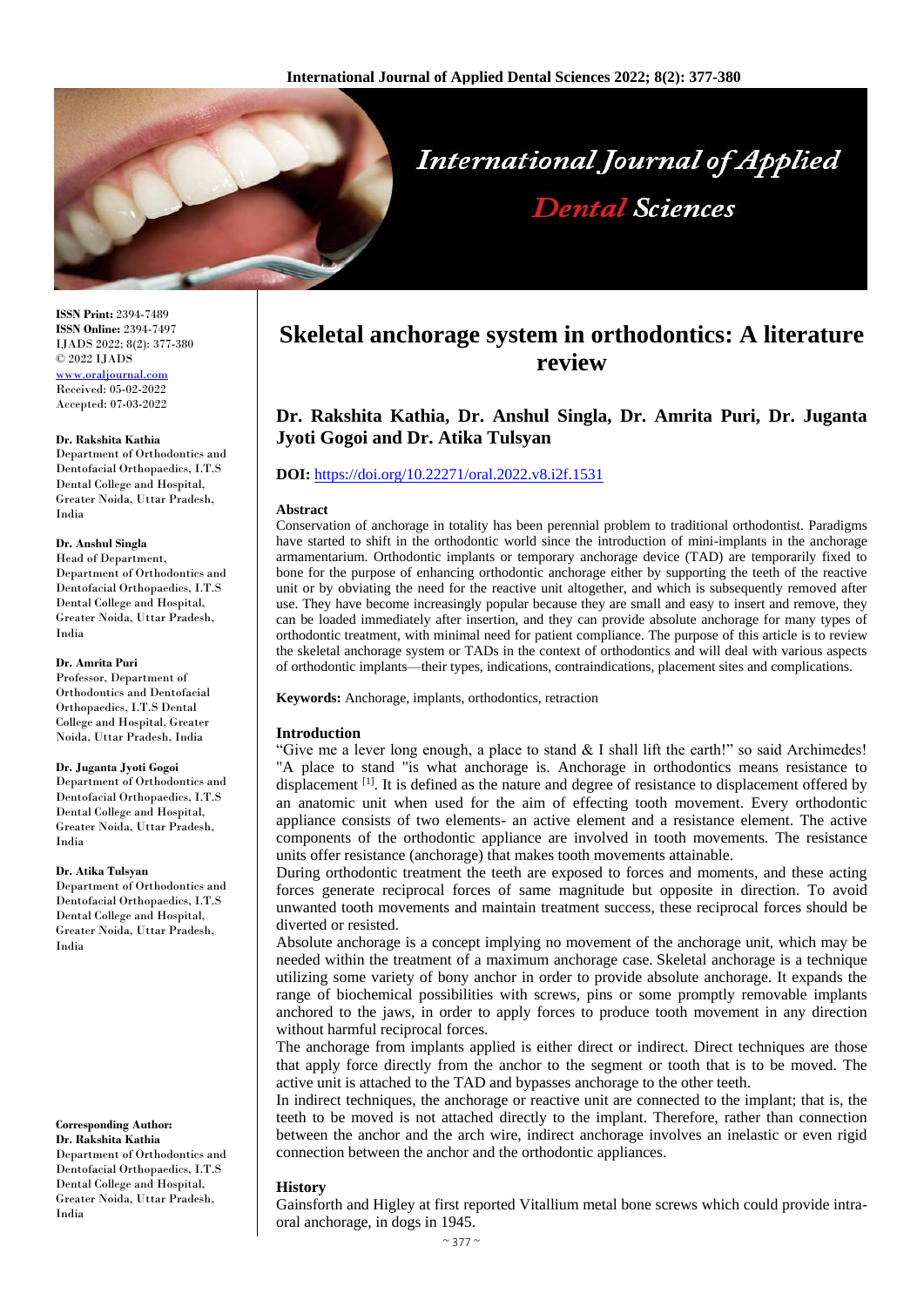International Journal of Applied Dental Sciences [http://www.oraljournal.com](http://www.oraljournal.com/)

Beder and Ploger reported that titanium caused no harmful tissue response in bone and Branemark showed that they were stable for five years and also osseointegrated with bone. After this, Linkow reported on the successful use of mandibular blade-vent implants to supply anchorage, which re-ignited the interest within the use of implants to supply orthodontic anchorage.

Roberts *et al*. represented the employment of Ti endosseous implants against which the molars were protracted. Wehrbein represented the Orthosystem mid-palatal implant, developed by Straumann. Such a system needs placement of a short cylindrical implant into the anterior palatal vault and a latent period of 12 weeks, so that osseointegration can be achieved, before the implant is loaded. Creekmore and Eklund reported the employment of a single Vitallium bone screw placed into the ANS for proclination of maxillary incisors. Kanomi described the use of four 1.2 mm diameter  $\times$  6 mm length mini bone screws and coined the term 'mini-implant'. Melsen and Costa investigated the histological tissue reaction around Aarhus micro-implant. It was concluded that the degree of osseointegration which occurred around the micro-implants varied from 10 - 58% and was time-dependent. So, it was concluded that immediate loading of micro-implant was effective.

# **Classification of implants**

# **Implants can be classified under following headings [2]**

- **1. Based on the Location**
- Subperiosteal: Implant body lies over the bony ridge.
- **Transosseous:** Implant body penetrates the mandible completely.
- Endosseous: Partially submerged and anchored within the bone-endosseous implants are most commonly used for orthodontic purposes.

## **2. According to the Composition**

- **Stainless steel**
- Cobalt-chromium-molybdenum (Co-Cr-Mo)
- **Titanium**
- Ceramic implants
- Miscellaneous, such as vitreous carbon and composites

## **3. According to the shape and size**

- Conical (cylindrical)
- mini screw implants
- palatal implants
- prosthodontic implant
- Mini-plate implants
- Disc implants (onplants)

## **4. According to the implant bone contact**

- **Osseointegrated**
- Non-osseointegrated

## **5. According to the Implant Morphology**

- Implant disks
- Onplant
- Screw designs
- Mini-implant
- Ortho system and implant system
- Aarhus implant
- Microimplant
- Newer systems (spider screw, OMAS system, Leone implant)
- Plate designs
- Skeletal anchorage system (SAS)
- Graz implant-supported system
- **EXP** Zygoma anchorage system

## **Miniscrews**

Miniscrew anchorage was introduced in 1997 by Kanomi, and gained wide acceptance within the orthodontic profession significantly as a lot of refined miniscrews were developed.

Size: Diameters vary from 1.2 to 2 mm and lengths between 7, 9 and 11 mm.

## **Sites for placement**

# **Maxilla**

- Area below the nasal spine, the palate (on the median or the paramedian area
- **Infrazygomatic crest**
- **Maxillary tuberosities**
- Alveolar process (both buccally and palatally between the roots of the teeth)

## **Mandible**

- symphysis or parasymphysis
- alveolar process (between the roots of the teeth)
- retromolar area

**Force application:** Miniscrews can withstand forces from 300 g up to 800  $g^3$ .

## **Insertion method**

- 1. A small amount of local anesthesia is usually sufficient for the placement of miniscrew implants.
- 2. In case of non–self-drilling miniscrew implants, a pilot hole is important. Firstly, soft tissue from the site of the placement is either incised or removed employing a soft tissue punch. Thereafter, a pilot hole is drilled using a drill rotating no more than 1000 rpm. The pilot drill is typically 0.2 to 0.3 mm thinner than the miniscrew implant. The miniscrew implant is then screwed in place by using an appropriate screwdriver.
- 3. In case of self-drilling miniscrew implants, no incision or soft tissue removal is necessary. Infection control is similar to that for an extraction. After selecting the appropriate site, the miniscrew implant, and the corresponding site of placement, it is inserted in place.

## **Indications for miniscrews**

- Molar protraction
- Molar distalization
- **Anterior retraction**
- Molar uprighting
- Intrusion
- **Extrusion**

## **Miniplates**

Miniplates, developed by Sugawara and Nishimura, address the disadvantages of miniscrews. They may supply sturdy anchorage, have high success rates, a low likelihood of root damage, and low risk of fracture as benefits.

## **Design and Sizes**

- The miniplate implants consists of bone plates and fixation screws.
- The plates and screws are fabricated from commercially pure titanium that's biocompatible and appropriate for osseointegration [4] .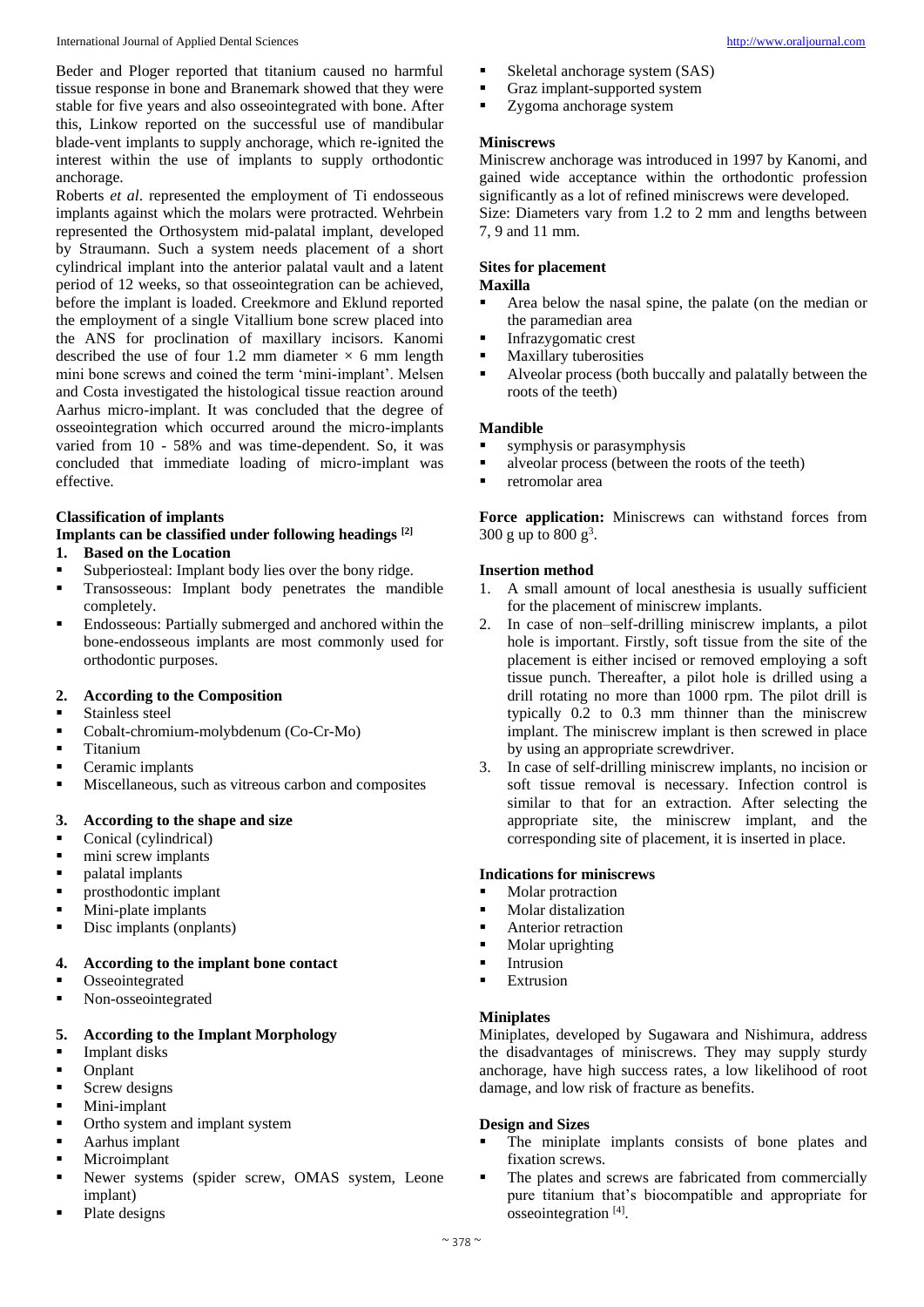The miniplate consists of the 3 components—the head, the arm and the body.

## **Sites for placement**

- The maxillary sites where screw fixation is possible are limited to the zygomatic buttress and the piriform rim.
- In the mandible, screw fixation is possible on the lateral cortex in most locations except adjacent to the mental foramen.

Force application: They can withstand approximately 500 –  $900$  g of force  $^{[5]}$ .

## **Insertion method**

- The surgical procedure is performed under local anesthesia with IV sedation.
- Initially, a mucoperiosteal incision is performed in the buccal vestibule.
- A vertical incision is usually made in the maxilla; a horizontal incision in the mandible, and mucoperiosteal flap is elevated.
- The plate is contoured to the bone surface and placed in its final position.
- Then a pilot hole is drilled, and a self-tapping monocortical screw is placed.
- The remaining screws are inserted to firmly attached the anchor plate to the bone surface.
- Last, the surgical site is closed with resorbable sutures.

## **Indications**

Miniplates have been used to carry out the desired movements in both the vertical and the sagittal plane.

- Sagittal plane Retraction, Complete arch distalization, Molar protraction and orthopaedic forces for skeletal correction.
- Vertical plane Complete arch or individual tooth intrusion.

### **Palatal implants**

Palatal implants are osseointegrated and can be connected to the teeth of the reactive segment by a transpalatal arch (TPA), thereby providing absolute orthodontic anchorage.

The benefits of orthodontic anchorage on palatal implants embrace easy use, reliable stability, not dependent on patient cooperation, and improved aesthetics of the fixed bracket appliance.

## **Types and Sizes**

## **Two most generally used palatal implants-**

- **1. Flange fixture [6] (Branemark, Nobel Biocare, Göteborg, Sweden)**
- Superior to the endosseous body is a 5.5-mm-diameter perforated flange.
- Made of commercially pure titanium, it has a self-tapping screw-shaped endosseous body with a length of either 3 or 4 mm and a threaded diameter of 3.75 mm.
- A threaded abutment is mounted on top of the flange with an external hexagon connected to forestall rotation.
- **2. The Straumann Orthosystem ® (Institut Straumann AG, Waldenburg, Switzerland)**
- This single unit self-tapping palatal implant of commercially pure titanium.
- It has a length of either 4 or 6 mm, a diameter of 3.3 mm, and an SLA surface.

 Its 2.5-mm transmucosal collar has a highly polished surface.

## **Site for placement**

The anterior palate appears to be one of the best sites for orthodontic miniscrews or palatal implant.

## **Insertion method (Surgical Technique)**

- **1. Radiographic stent**
- A radiographic stent is formed within the laboratory.
- The stent contains two metal tubes with identical diameter and length as the implant (length 6 mm, diameter 3.3 mm), positioned inside an acrylic base plate.

## **2. Surgical stent**

- The radiographic stent is now converted into a surgical stent which will be used at the time of surgery.
- This modification is achieved by removing the markers and preparing a hole in the thinned base plate, through which the implant preparation drills can be used.
- As a guide to the orientation of the implant, a 10 mm section of 0.7 mm stainless steel wire is embedded into the acrylic at the appropriate angle to indicate to the surgeon how the drill must be held.

## **3. Surgical preparation**

- For placing transmucosal Orthosystem implants, the palatal mucosa is removed with a mucosal trephine and an elevator.
- Then a pilot hole is created in the cortical bone of the hard palate with a 2.3-mm round bur, followed by osteotomy preparation with the ortho profile drill.
- The self-tapping implant is seated in the osteotomy by hand then slowly screwed to place with a ratchet.
- During the 12- week healing period, the implant is covered with a healing cap. Functional loading should be avoided during this time.

## **Indications**

- Opening or closing spaces in the maxilla.
- Mesializing or distalizing maxillary segments, correcting intercuspation, and dental asymmetries combined with midline shifts [7] .
- Stabilizing teeth (e.g., canines or molars) during treatment with Class II or Class III elastics, if the action of the elastics is to be confined to the mandible.
- Bilateral or unilateral maxillary expansion in adults.

## **Infrazygomatic implants**

Anatomy of infrazygomatic crest: Infra zygomatic crest is a pillar of cortical bone at zygomatic process of maxilla.

# **Design and sizes**

IZC bone screws are available in two sizes commonly (manufacturer specific) – 12 and 14 mm in length and 2 mm in diameter [8] . When the soft tissue in the buccal vestibule is thick as in most clinical situations, the preferred choice is a 14 mm screw. Orthodontic bone screws of 12 mm length are preferred in cases of thin soft tissue at the vestibule.

### **Site for placement**

Some authors prefer bone screws to be placed in the 1st and 2nd molar region, while others prefer a more anterior placement, closer to the MB root of the 1st molar.

The preferred site for placement of bone screws in the maxilla